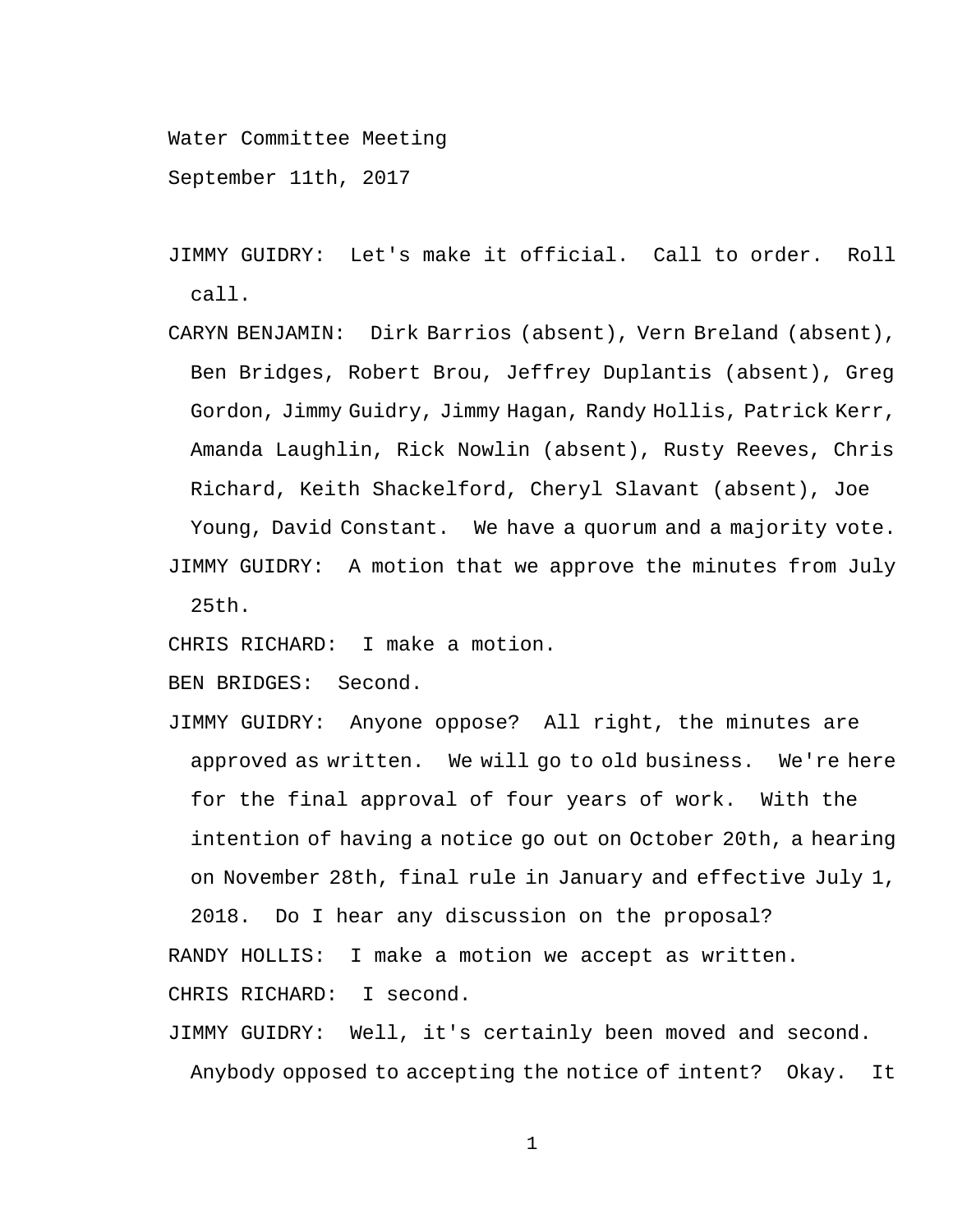is accepted as written and we will go forward with years of hard work. Any comments from the public at this point?

DAVID MCCAY: Are we going to go and take an actual counted vote.

Each person go by and say aye.

- JIMMY GUIDRY: Call the roll and say aye if you accept or no if you don't.
- CARYN BENJAMIN: Dirk Barrios (absent), Vern Breland (absent), Ben Bridges.
- BEN BRIDGES: Aye.

CARYN BENJAMIN: Robert Brou.

ROBERT BROU: Aye.

CARYN BENJAMIN: Jeffrey Duplantis (absent), Greg Gordon.

GREG GORDON: Aye.

CARYN BENJAMIN: Jimmy Guidry.

JIMMY GUIDRY: Aye.

CARYN BENJAMIN: Jimmy Hagan.

JIMMY HAGAN: Aye.

CARYN BENJAMIN: Randy Hollis.

RANDY HOLLIS: Yes.

CARYN BENJAMIN: Patrick Kerr.

PATRICK KERR: Yep.

CARYN BENJAMIN: Amanda Laughlin.

AMANDA LAUGHLIN: Yes.

CARYN BENJAMIN: Rusty Reeves.

RUSTY REEVES: Yes.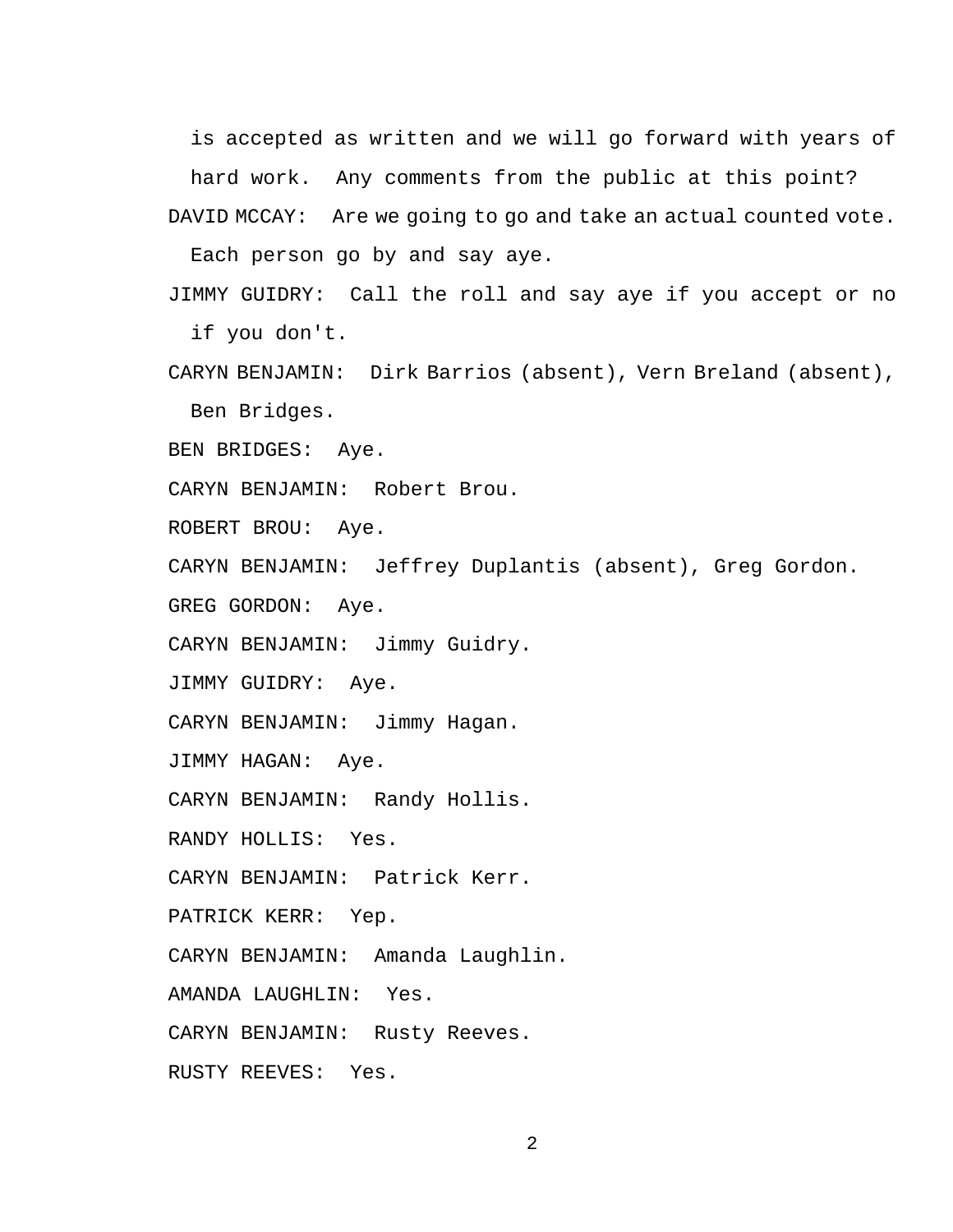- CARYN BENJAMIN: Chris Richard.
- CHRIS RICHARD: Yes.
- CARYN BENJAMIN: Keith Shackelford.
- KEITH SHACKELFORD: Yes.
- CARYN BENJAMIN: Joe Young.
- JOE YOUNG: Yes.
- CARYN BENJAMIN: Dr. Constant.
- DAVID CONSTANT: Yes.
- CARYN BENJAMIN: All ayes.
- JIMMY GUIDRY: It's official David. I know we're at the end of the agenda already. I would like to take a few minutes if everybody is okay to talk about going forward from here. Obviously the work that was laid before us was a challenge and we did a lot of hard work and got a lot done. I will share with you some concerns I have on a lot of infrastructure in the state, water infrastructure in particular, is aging and people are not investing in maintenance. We're seeing numerous systems as a result of things happening in Flint Michigan, and followed by St. Joseph in our state, small community systems that don't have many customers, that don't have much funding, trying to get the state to find the funding to help them replace their systems or refurbish their systems. And of course the state doesn't have that kind of funding. So what I have seen happen in other states and make some sense is that when you don't have enough customers and systems are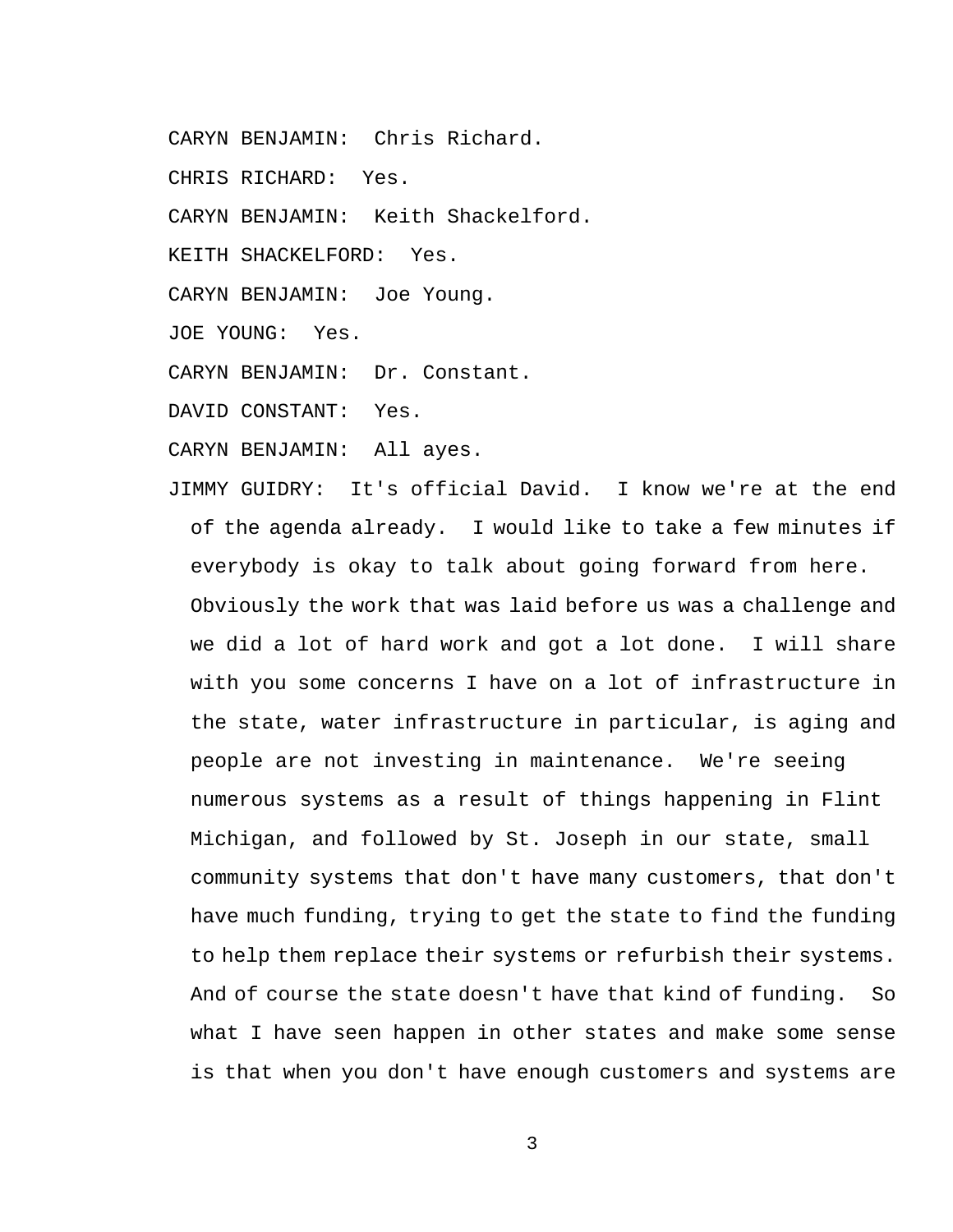too small they usually come together and try to combine systems so they can get more customers and can afford to do what they need to do. But I'm not seeing in rural areas, particularly up in North Louisiana, I'm not seeing a whole lot acceptance of trying to do that. I see a lot of political moves where people want to keep their structure, they want to keep their water districts, they want to keep their small communities on a water system. And so I think it's going to take some legislation to change that kind of behavior and that kind of thinking. And the reason I bring that up is because when it becomes politics and you want to get people on board sometimes you have to start writing new policy at the state level to get the locals to accept. We've had a lot of heat from some legislators that want to change some of the way we deal with water systems. There's been a push to make us accept state regulations for secondary standards and a push for us to address failing systems. And so we have been charged, LDH, with the help of this committee, to come up with legislation for next year's session so that legislators can change some of the requirements in the state to help do what we need to do to get systems to maintain their systems and provide safe drinking water. What I found is a lot of small communities they collect a fee and they don't reinvest in the water. They use it for running the city or their little town and it doesn't go towards water. So it might be legislation that requires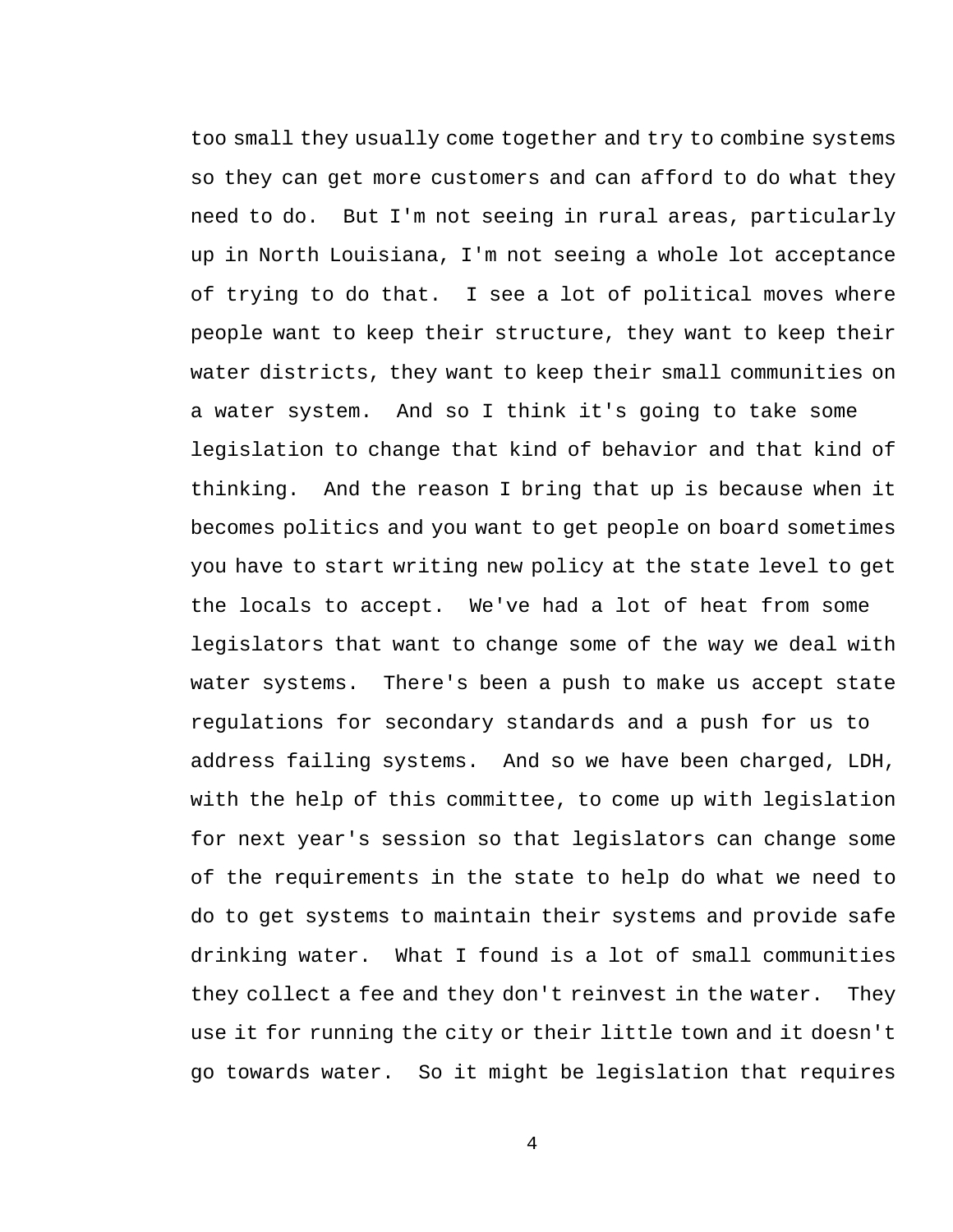if you collect a fee for water it has to go towards water. Something that simple to get this to work. But I'm going to need your help to figure it out. It's not a simple solution. It's going to take all of us looking at systems around the state and it's going to take probably going back to our monthly meetings and trying to get this done. We're going to have to invite, in particular, legislators that gave us a lot of grief last year to the meeting. And then we're going to have to address the subjects. I'm proposing our next meeting, which could be later this month or early next month, to invite the legislators and start having these conversations. And so I kind of want to get a feel from y'all. I know y'all already agreed to help me with this at a previous meeting. I'm reminding you. I don't want to take too much time today on it. We didn't really come with preparations. We would start by looking at which water systems are in trouble with requirements around the state and our surveys. What are those things that are getting them in trouble. And how could we improve our surveys. Remember the work that we did is about now going out to water systems and being able to survey them to see if they're meeting standards or requirements to provide safe drinking water. Now that we've done the work we need to survey the water systems. Look at the ones that are getting administrative orders, look at what their problems are, and see what might be solutions to help fix those problems. Y'all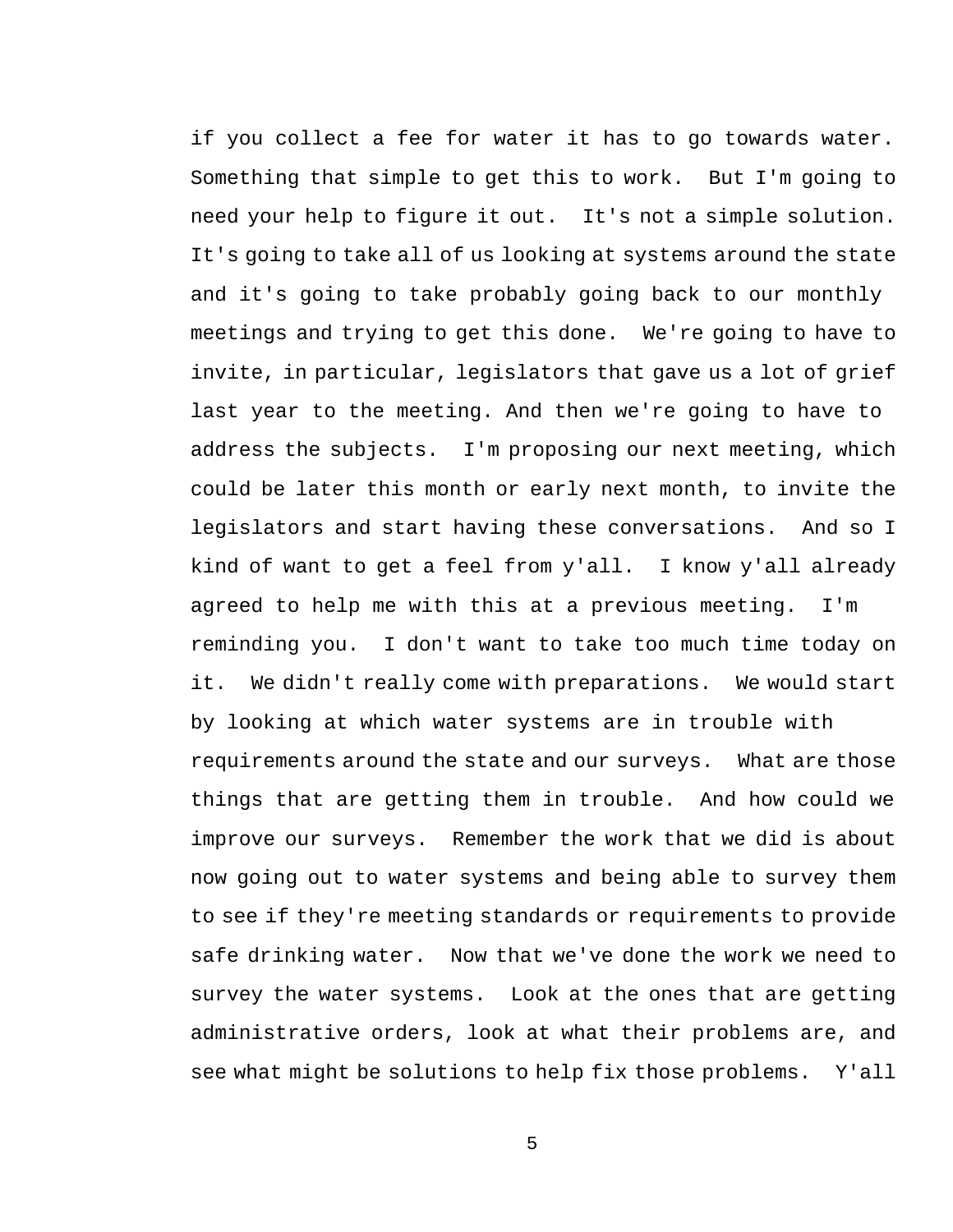being the experts, I would want y'all input and want to move forward with recommendations to the legislators. We have to do a report, the department, with your help, on this subject matter by next session. Before the session so they can come up with legislation. So probably need to have three or four monthly meetings, share information, discuss, and come up with recommendations to the legislators. Any thoughts or

questions?

- KEITH SHACKELFORD: Y'all mentioned you have been in contact with other states and procedures and policies they instituted. If there are hard copies or written copies of any of that stuff if you could make that available.
- AMANDA LAUGHLIN: I can. There's a few states actual regulations on consolidation. Alabama, Kentucky, a couple other ones.
- KEITH SHACKELFORD: Whatever you have. Sooner so we can be familiar with it before the meeting.

AMANDA LAUGHLIN: Sure.

JIMMY GUIDRY: With that said, anybody else have any thoughts before we move on? Everybody's happy we didn't get Irma and Harvey, right. Two bullets that we missed. All right, well good. I think we're just about done. We probably wanted to take our picture of our group so we can put this in history. And also hold you accountable. And certainly our leads in engineering who have stepped up to the plate and helped work.